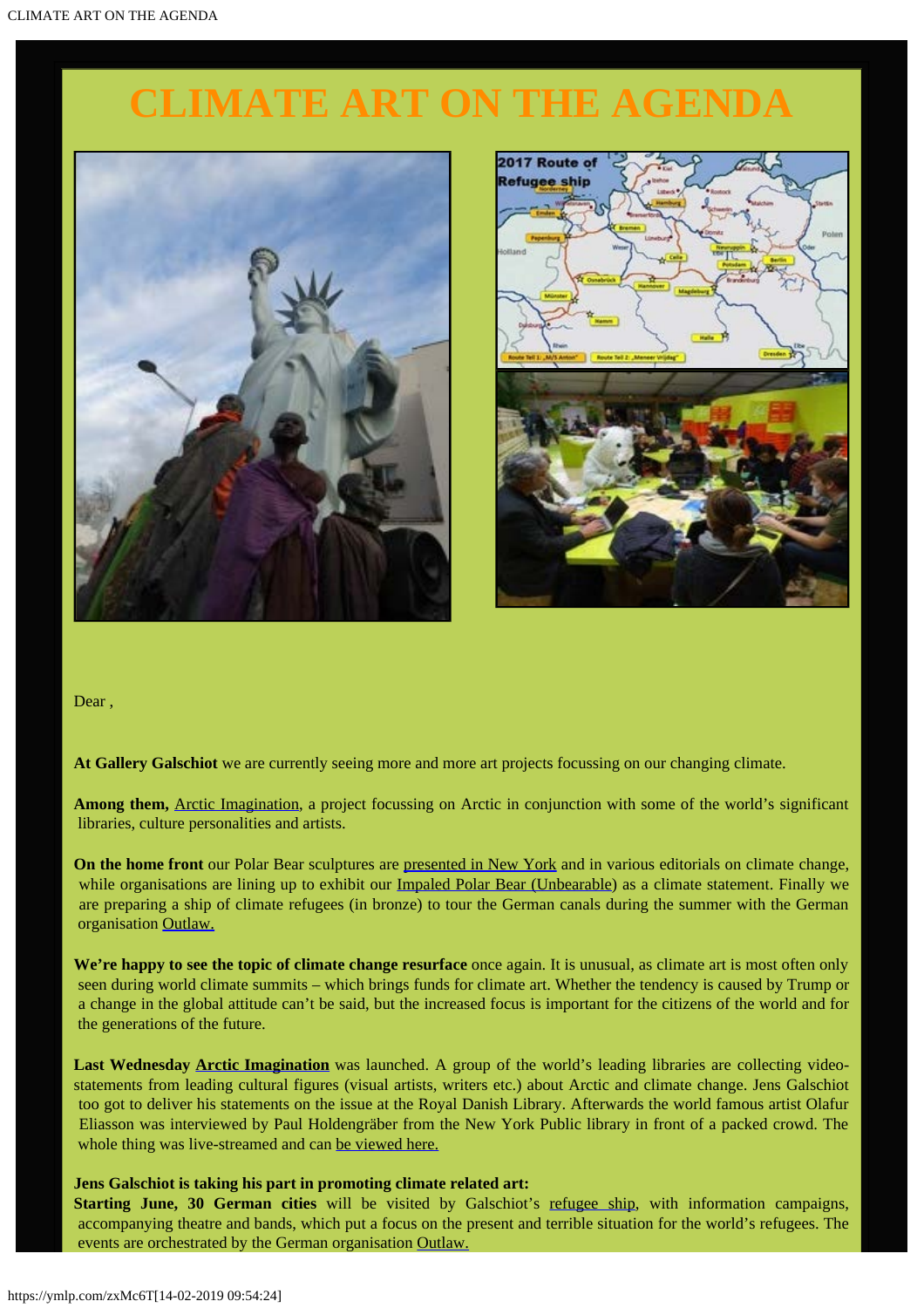**COP23 will be held this November in Bonn,** and promises to pull a massive crowd. We at Gallery Galschiot are planning to bring the 6meter tall smoking Statue of Liberty ['Freedom to Pollute'](http://www.galschiot.com/freedom-to-pollute/), complete with a Trump hairdo. We also bring the Polar Bear Army, and the [Impaled Polar Bear \(Unbearable](http://www.galschiot.com/unbearable/)), which was ever so popular at COP21 in Paris. Furthermore we hope to bring the 'The Refugee Ship' to Bonn as well.

All in all we are expecting a very active 2017 in the name of climate art.

Best regards

Lasse Markus – Chief of communications at Gallery Galschiot

\*\*\*\*\*\*\*\*\*\*\*\*\*\*\*\*\*

## **About Jens Galschiøt:**

### **General information about Galschiøt can be found at:**

[See Wikipedia:](http://en.wikipedia.org/wiki/Galschi%C3%B8t)

[Portrait of the sculptors CV \(PDF\)](http://www.aidoh.dk/new-struct/About-Jens-Galschiot/CV.pdf)

[To Gallery Galschiot](http://www.gallerigalschiot.dk/index_en.html)

[To Galschot webside](http://www.aidoh.dk/)

**Galschiøt is a sculptor who works with international art installations**. Amongst other things he is working on a gigantic project about the religious tensions in the world.

**He has named this art and dialogue project ['The Children of Abraham'](http://fundamentalism.dk/)**. The focal point of the project is the 3.5 meter tall and 70 square meter sculpture called F.U.N.D.A.M.E.N.T.A.L.I.S.M. It is made of these letters made in 8,000 copper books symbolizing the Torah, the Bible and the Quran. 24 big monitors constantly display the 'brightest' and the 'darkest' quotations form Judaism, Christianity and Islam. **See concept click for the art project [English](http://www.fundamentalism.dk/en/wp-content/uploads/Koncepts/GB_Concept_Color_200614.pdf) - [German](http://www.fundamentalism.dk/en/wp-content/uploads/Koncepts/DE_koncept_Farve_270614.pdf) - [Danish](http://fundamentalism.dk/en/wp-content/uploads/Koncepts/DK_koncept_farve_240614.pdf)**



**COP21 - Paris, 2015** 



**This mail has been sent from the sculptor Jens Galschiøt's workshop.**

#### **Contact to the workshop:**

**Galleri Galschiøt** Banevænget 22 5270 Odense N

Tlf : (+45) 6618 4058 Fax:(+45) 6618 4158